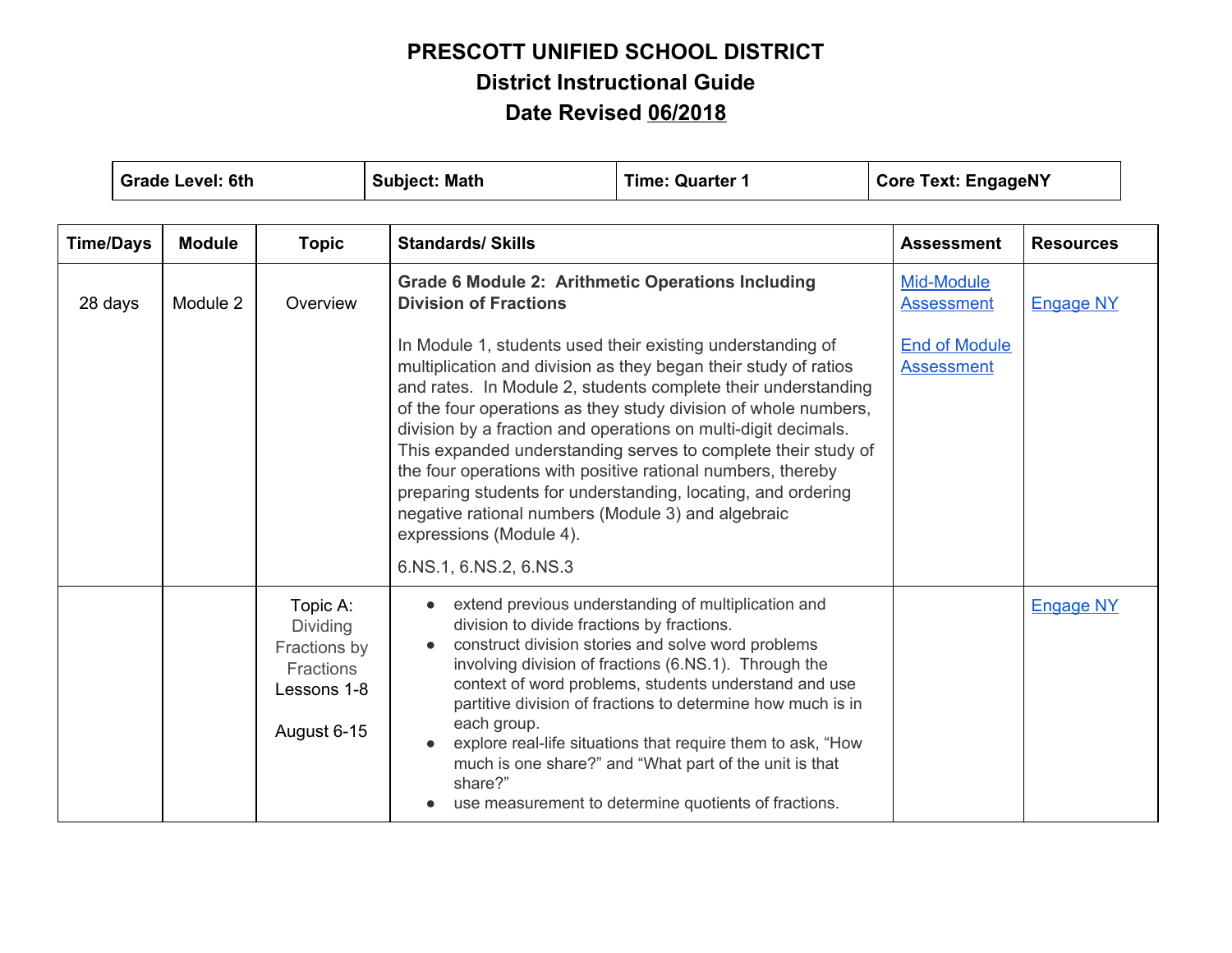|  |                                                                                                                                 | They are presented conceptual problems where they<br>determine that the quotient represents how many of the<br>divisor is in the dividend.<br>look for and uncover patterns while modeling quotients of<br>fractions to ultimately discover the relationship between<br>multiplication and division. Using this relationship, students<br>create equations and formulas to represent and solve<br>problems.                                                                                                                                                                                                                                                                                                                                      |                  |
|--|---------------------------------------------------------------------------------------------------------------------------------|--------------------------------------------------------------------------------------------------------------------------------------------------------------------------------------------------------------------------------------------------------------------------------------------------------------------------------------------------------------------------------------------------------------------------------------------------------------------------------------------------------------------------------------------------------------------------------------------------------------------------------------------------------------------------------------------------------------------------------------------------|------------------|
|  | Topic B:<br>Multi-Digit<br>Decimal<br>Operations-<br>Adding,<br>Subtracting,<br>and Multiplying<br>Lessons 9-11<br>August 16-20 | find that sums and differences of large mixed numbers can<br>sometimes be more efficiently determined by first<br>converting the number to a decimal and then applying the<br>standard algorithms (6.NS.3).<br>use estimation to justify their answers.<br>begin to practice the distributive property, use arrays and<br>partial products to understand and apply the distributive<br>property as they solve multiplication problems involving<br>decimals. (6.EE.3).<br>estimation and place value enable students to determine<br>the placement of the decimal point in products and<br>recognize that the size of a product is relative to each<br>factor.<br>use connections between fraction multiplication and<br>decimal multiplication. | <b>Engage NY</b> |
|  | Topic C:<br>Dividing Whole<br>Numbers and<br><b>Decimals</b><br>Lessons 12-15<br>August 21-24                                   | connect estimation to place value and determine that the<br>standard algorithm is simply a tally system arranged in<br>place value columns (6.NS.2). Students understand that<br>when they "bring down" the next digit in the algorithm, they<br>are essentially distributing, recording, and shifting to the<br>next place value.<br>understand that the steps in the algorithm continually<br>provide better approximations to the answer. Students                                                                                                                                                                                                                                                                                            | <b>Engage NY</b> |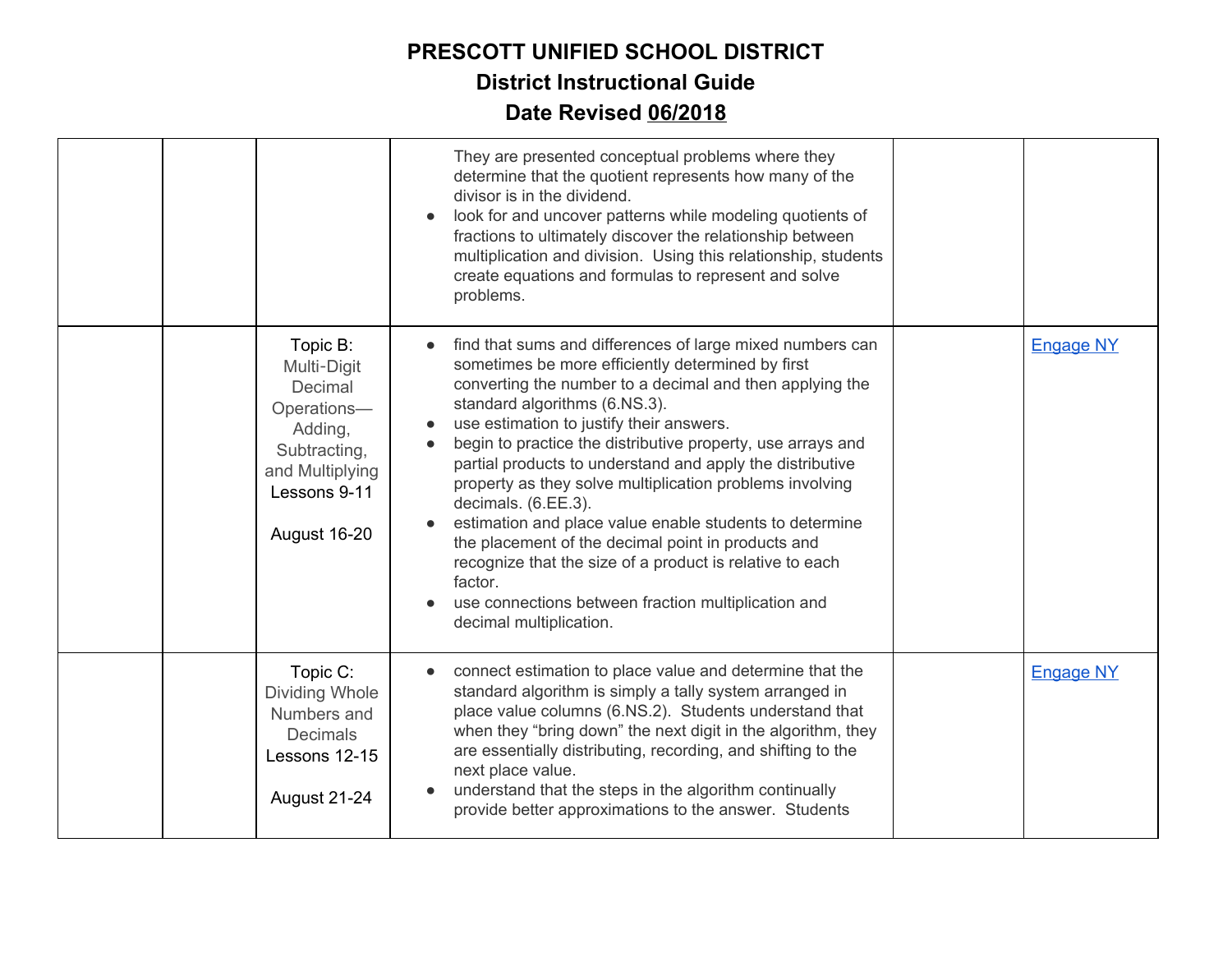|                                                                                                                                             | further their understanding of division as they develop<br>fluency in the use of the standard algorithm to divide<br>multi-digit decimals (6.NS.3).<br>make connections to division of fractions and rely on<br>$\bullet$<br>mental math strategies to implement the division algorithm<br>when finding the quotients of decimals.                                                                                                    |                  |
|---------------------------------------------------------------------------------------------------------------------------------------------|---------------------------------------------------------------------------------------------------------------------------------------------------------------------------------------------------------------------------------------------------------------------------------------------------------------------------------------------------------------------------------------------------------------------------------------|------------------|
| Topic D:<br><b>Number</b><br>Theory-Thinki<br>ng Logically<br>About<br>Multiplicative<br>Arithmetic<br>Lessons 17-19<br><b>August 27-29</b> | apply odd and even number properties and divisibility rules<br>to find factors and multiples.<br>extend this application to consider common factors and<br>multiples and find greatest common factors and least<br>common multiples.<br>explore and discover that Euclid's Algorithm is a more<br>efficient way to find the greatest common factor of larger<br>numbers and see that Euclid's Algorithm is based on long<br>division. | <b>Engage NY</b> |

| Grade Level: 6th | <b>Subject: Math</b> | <b>Time: Quarter 2</b> | Core Text: EngageNY |
|------------------|----------------------|------------------------|---------------------|
|                  |                      |                        |                     |

| <b>Time/Days</b> | Module                                | Topic    | <b>Standards/ Skills</b>                                                                                                                                                                                                                                                                                                                                                                                                                                                                                                                  | <b>Assessment</b>                                                            | <b>Resources</b> |
|------------------|---------------------------------------|----------|-------------------------------------------------------------------------------------------------------------------------------------------------------------------------------------------------------------------------------------------------------------------------------------------------------------------------------------------------------------------------------------------------------------------------------------------------------------------------------------------------------------------------------------------|------------------------------------------------------------------------------|------------------|
| 35 days          | Module 1:<br>Ratios and<br>Unit Rates | Overview | <b>Grade 6 Mathematics Module 1: Ratios and Unit Rates</b><br>Students begin their sixth grade year investigating the concepts<br>of ratio and rate. They use multiple forms of ratio language and<br>ratio notation, and formalize understanding of equivalent ratios.<br>Students apply reasoning when solving collections of ratio<br>problems in real world contexts using various tools (e.g., tape<br>diagrams, double number line diagrams, tables, equations and<br>graphs). Students bridge their understanding of ratios to the | Mid-Module<br><b>Assessment</b><br><b>End of Module</b><br><b>Assessment</b> | <b>Engage NY</b> |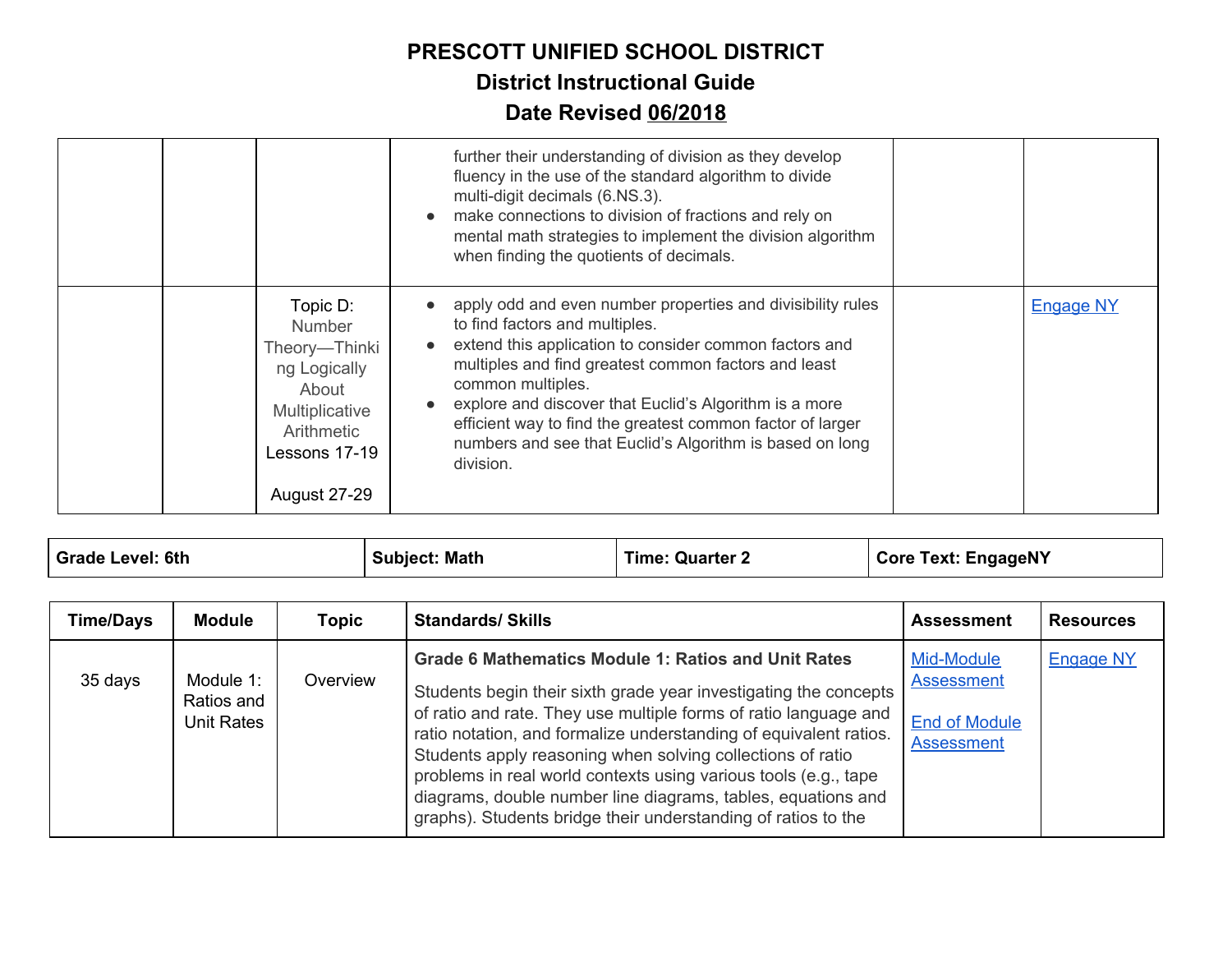|  |                                                                                                                    | value of a ratio, and then to rate and unit rate, discovering that<br>a percent of a quantity is a rate per 100. The 35 day module<br>concludes with students expressing a fraction as a percent and<br>finding a percent of a quantity in real world concepts,<br>supporting their reasoning with familiar representations they<br>used previously in the module.                                                                                                             |                  |
|--|--------------------------------------------------------------------------------------------------------------------|--------------------------------------------------------------------------------------------------------------------------------------------------------------------------------------------------------------------------------------------------------------------------------------------------------------------------------------------------------------------------------------------------------------------------------------------------------------------------------|------------------|
|  | Topic A:<br>Representing<br>and<br>Reasoning<br><b>About Ratios</b><br>Lessons 1-8<br>August<br>31-September<br>11 | understanding ratios as a multiplicative comparison of<br>two or more numbers used in quantities or<br>measurements (6.RP.1).<br>construct viable arguments and communicate reasoning<br>about ratio equivalence as they solve ratio problems in<br>real world contexts (6.RP.3).<br>students develop a precise definition of the value of a<br>ratio <i>a:b</i> , where $b \neq 0$ as the value $a/b$ , applying<br>previous understanding of fraction as division (5.NF.3).  | <b>Engage NY</b> |
|  | Topic B<br>Collections of<br>Equivalent<br><b>Ratios</b><br>Lesson 9-15<br>September<br>$13 - 20$                  | build ratio tables and study their additive and multiplicative<br>structure (6.RP.3a).<br>apply reasoning to solve ratio problems while they explore<br>representations of collections of equivalent ratios and<br>relate those representations to the ratio table (6.RP.3).<br>students expand their experience with the coordinate<br>plane (5.G.1, 5.G.2) as they represent collections of<br>equivalent ratios by plotting the pairs of values on the<br>coordinate plane. | <b>Engage NY</b> |
|  | Topic C<br><b>Unit Rates</b><br>Lessons 16-23<br>September                                                         | solve unit rate problems involving unit pricing, constant<br>speed, and constant rates of work (6.RP.3b),<br>apply understanding of rates to situations in the real world,<br>determine unit prices and use measurement conversions<br>to comparison shop, and decontextualize constant speed                                                                                                                                                                                  | <b>Engage NY</b> |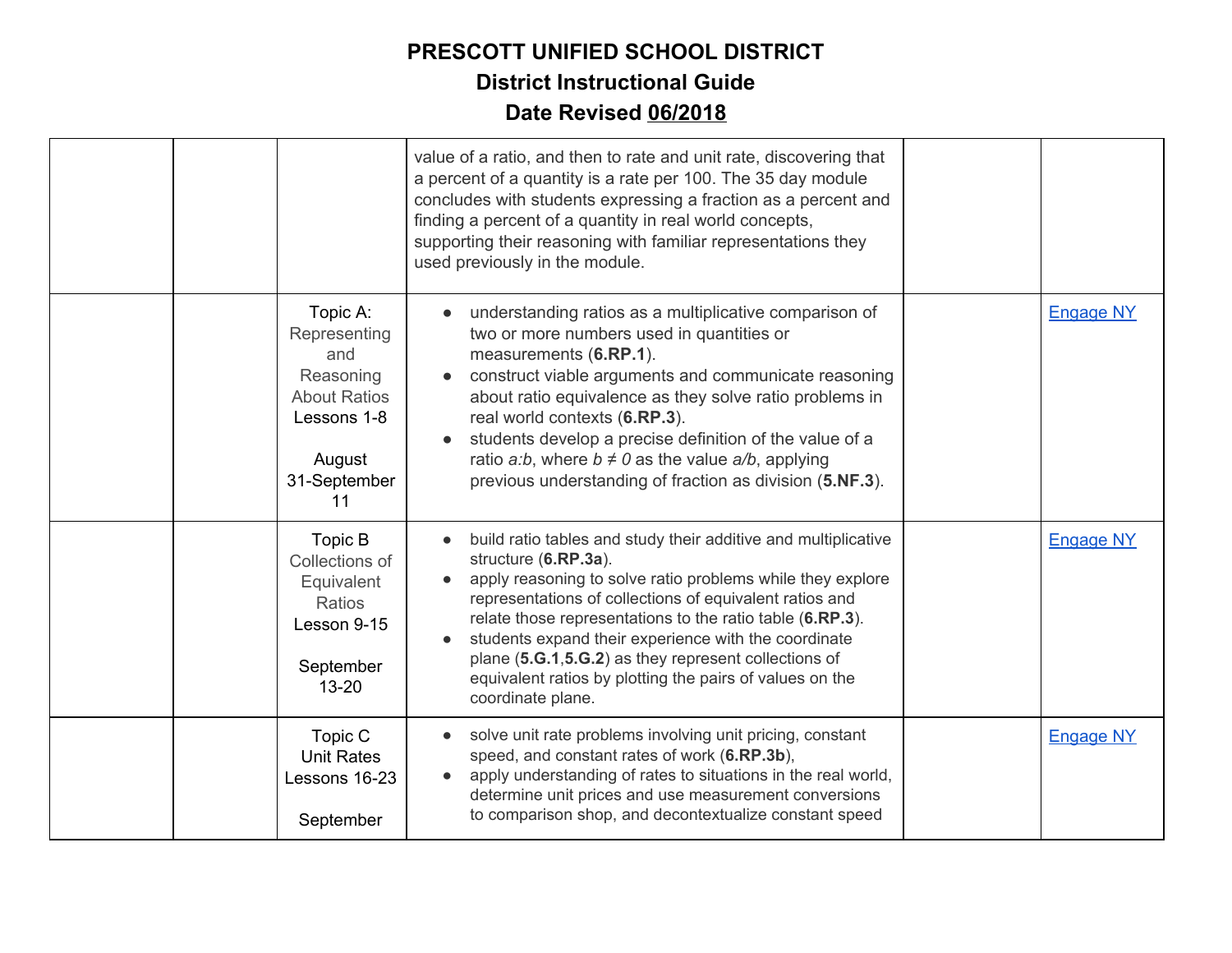| 21-October 3                                                                                       | and work situations to determine outcomes, combine new<br>understanding of rate to connect and revisit concepts of<br>converting among different-sized standard measurement<br>units (5.MD.1).<br>expand upon this background as they learn to manipulate<br>and transform units when multiplying and dividing<br>quantities (6.RP.3d).<br>interpret and model real-world scenarios through the use<br>of unit rates and conversions. |                  |
|----------------------------------------------------------------------------------------------------|---------------------------------------------------------------------------------------------------------------------------------------------------------------------------------------------------------------------------------------------------------------------------------------------------------------------------------------------------------------------------------------------------------------------------------------|------------------|
| Topic D<br>Percent<br>Lessons 24-26<br><b>Can omit</b><br>lessons 27-29<br>October<br>4-October 18 | understand that N percent of a quantity has the same<br>value as N/100 of that quantity<br>express a fraction as a percent, and find a percent of a<br>quantity in real-world contexts.<br>express a ratio using the language of percent and to solve<br>percent problems by selecting from familiar<br>representations, such as tape diagrams and double<br>number lines, or a combination of both (6.RP.3c).                        | <b>Engage NY</b> |

| 25 days | Module 3 | Overview | <b>Grade 6 Module 3: Rational Numbers</b><br>Students are familiar with the number line and determining the<br>location of positive fractions, decimals, and whole numbers from<br>previous grades. Students extend the number line (both<br>horizontally and vertically) in Module 3 to include the opposites of<br>whole numbers. The number line serves as a model to relate | <b>Assessments</b> | <b>Resources</b> |
|---------|----------|----------|---------------------------------------------------------------------------------------------------------------------------------------------------------------------------------------------------------------------------------------------------------------------------------------------------------------------------------------------------------------------------------|--------------------|------------------|
|         |          |          | integers and other rational numbers to statements of order in<br>real-world contexts. In this module's final topic, the number line<br>model is extended to two-dimensions, as students use the                                                                                                                                                                                 |                    |                  |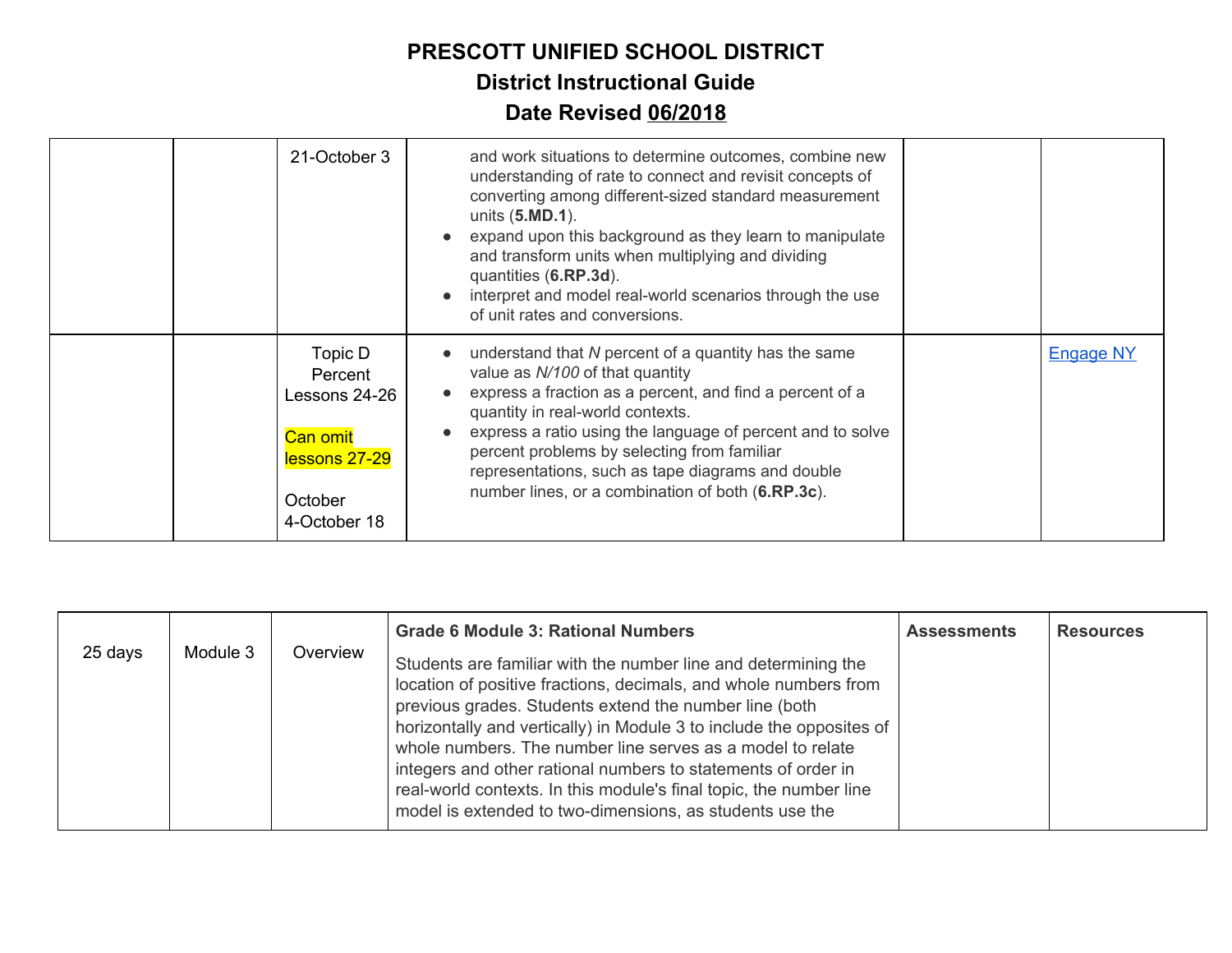|  |                                                                                                                                                    | coordinate plane to model and solve real-world problems<br>involving rational numbers.                                                                                                                                                                                                                                                                                                                                                                                                                                                                                                                                                                                                                                                                                                                                                                                                                                           |                                                                                                                          |                  |
|--|----------------------------------------------------------------------------------------------------------------------------------------------------|----------------------------------------------------------------------------------------------------------------------------------------------------------------------------------------------------------------------------------------------------------------------------------------------------------------------------------------------------------------------------------------------------------------------------------------------------------------------------------------------------------------------------------------------------------------------------------------------------------------------------------------------------------------------------------------------------------------------------------------------------------------------------------------------------------------------------------------------------------------------------------------------------------------------------------|--------------------------------------------------------------------------------------------------------------------------|------------------|
|  | Topic A:<br>Understandi<br>ng Positive<br>and<br><b>Negative</b><br>Numbers on<br>the Number<br>Line<br>Lessons 1-6<br>October<br>17-October<br>24 | use positive integers to locate negative integers,<br>understanding that a number and its opposite will be on<br>opposite sides of zero and that both lie the same distance<br>from zero.<br>represent the opposite of a positive number as a negative<br>number and vice-versa. Students realize that zero is its own<br>opposite and that the opposite of the opposite of a number is<br>actually the number itself (6.NS.C.6a).<br>use positive and negative numbers to represent real-world<br>quantities such as -50 to represent a \$50 debt or 50 to<br>represent a \$50 deposit into a savings account (6.NS.C.5).<br>recognize that finding the opposite of any rational number is<br>the same as finding an integer's opposite (6.NS.C.6c) and<br>that two rational numbers that lie on the same side of zero<br>will have the same sign, while those that lie on opposites<br>sides of zero will have opposite signs. | https://www.e<br>ngageny.o<br>rg/resourc<br>e/grade-6-<br>mathemati<br>cs-module<br>-3-topic-ov<br>erview/file/<br>65016 |                  |
|  | Topic B:<br>Order and<br>Absolute<br>Value<br>Lessons 7,<br>$9 - 13$<br><b>Can omit</b><br>lesson 8<br>October                                     | understand that when using a conventional horizontal<br>number line, the numbers increase as you move along the<br>line to the right and decrease as you move to the left.<br>recognize that if a and b are rational numbers and $a < b$ ,<br>then it must be true that $-a > -b$ .<br>compare rational numbers using inequality symbols and<br>words to state the relationship between two or more rational<br>numbers.<br>describe the relationship between rational numbers in<br>real-world situations and with respect to numbers' positions<br>on the number line (6.NS.C.7a, 6.NS.C.7b).<br>use the concept of absolute value and its notation to show a<br>number's distance from zero on the number line and                                                                                                                                                                                                            | Mid-Module<br><b>Assessment</b>                                                                                          | <b>Engage NY</b> |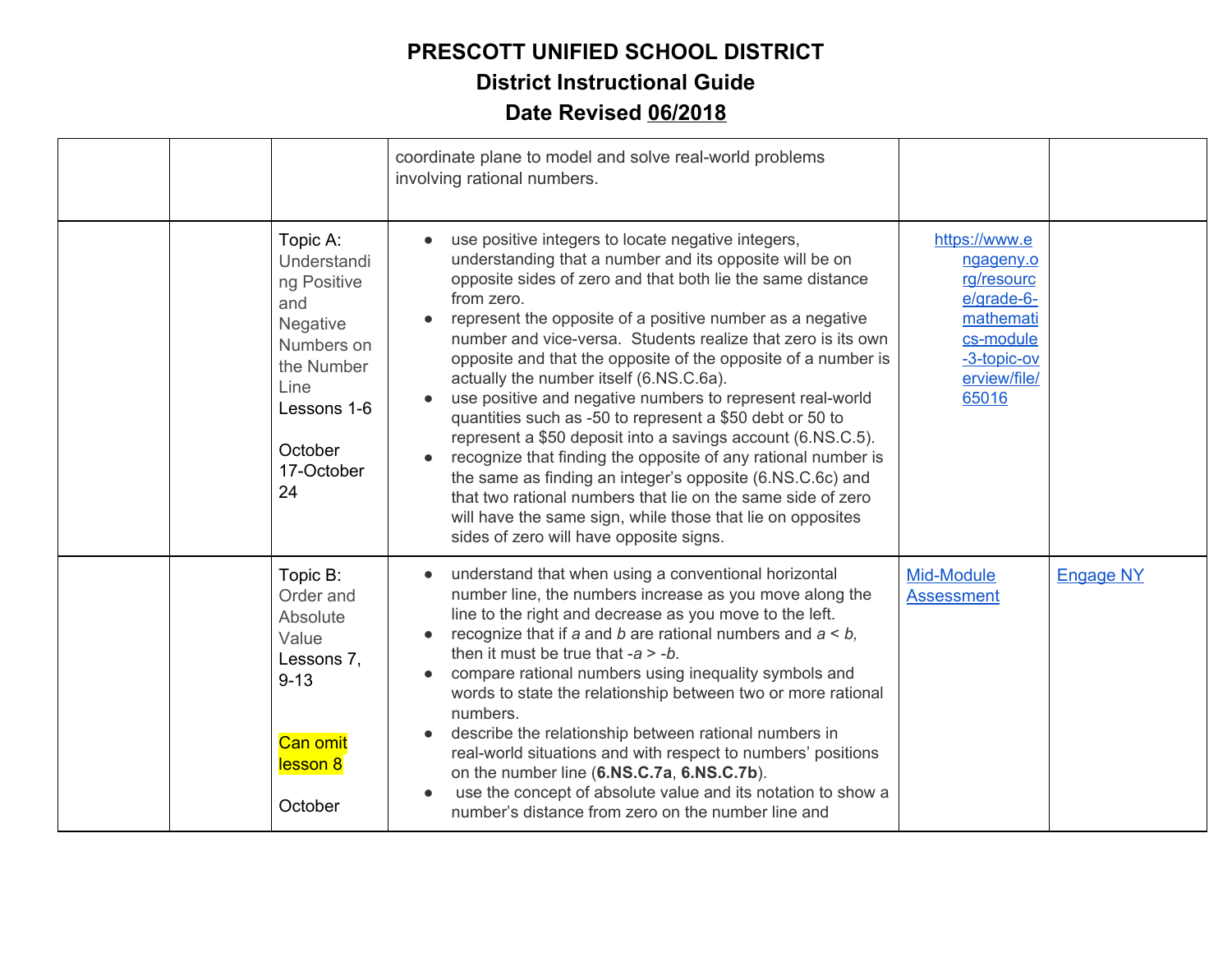|  | 25-Novembe<br>r 1                                                                                                             | recognize that opposite numbers have the same absolute<br>value (6.NS.C.7c). In a real-world scenario, students<br>interpret absolute value as magnitude for a positive or<br>negative quantity. They apply their understanding of order<br>and absolute value to determine that, for instance, a<br>checking account balance that is less than -25 dollars<br>represents a debt of more than \$25 (6.NS.C.7d).                   |                                           |                  |
|--|-------------------------------------------------------------------------------------------------------------------------------|-----------------------------------------------------------------------------------------------------------------------------------------------------------------------------------------------------------------------------------------------------------------------------------------------------------------------------------------------------------------------------------------------------------------------------------|-------------------------------------------|------------------|
|  | Topic C:<br>Rational<br><b>Numbers</b><br>and the<br>Coordinate<br>Plane<br>Lessons<br>$14 - 19$<br>November 2-<br>November 9 | construct the plane's vertical and horizontal axes,<br>discovering the relationship between the four quadrants and<br>the signs of the coordinates of points that lie in each<br>quadrant (6.NS.C.6b, 6.NS.C.6c).<br>apply the concept of absolute value to find the distance<br>between points located on vertical or horizontal lines and<br>solve real-world problems related to distance, segments,<br>and shapes (6.NS.C.8). |                                           | <b>Engage NY</b> |
|  |                                                                                                                               |                                                                                                                                                                                                                                                                                                                                                                                                                                   | <b>End of Module</b><br><b>Assessment</b> | <b>Engage NY</b> |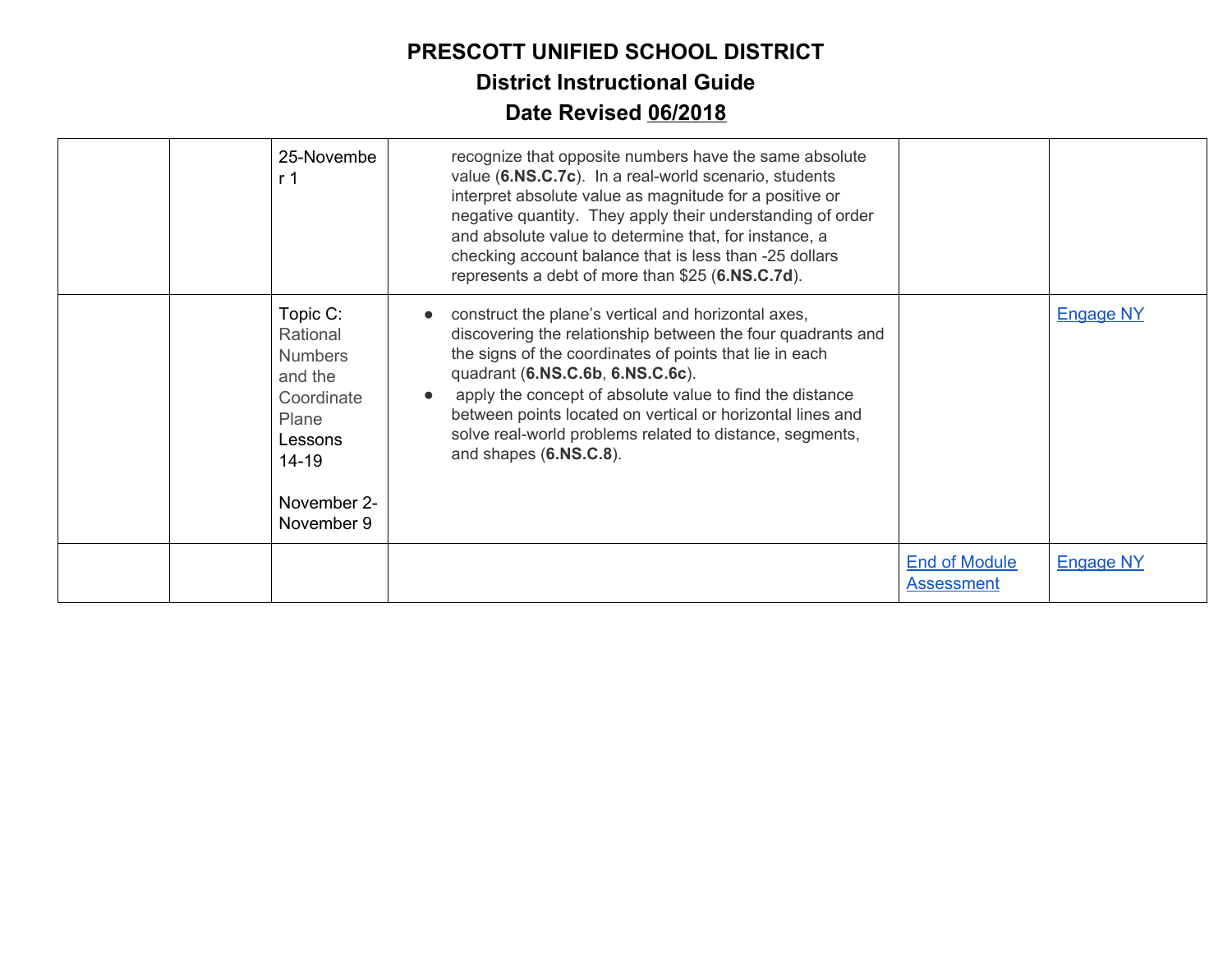|                  | <b>Grade Level: 6th</b> |              | <b>Subject: Math</b>                | <b>Time: Quarter 3</b>                                                                                                                                                                                                                                                                                                                                                                                                                                                                                                                                                                                                                                                                                                                                                                                                                                                                                                                                                                                                                                                                                                                                                                                                                                                                                                                                                                                                                                                                                                                              | <b>Core Text: EngageNY</b> |                  |
|------------------|-------------------------|--------------|-------------------------------------|-----------------------------------------------------------------------------------------------------------------------------------------------------------------------------------------------------------------------------------------------------------------------------------------------------------------------------------------------------------------------------------------------------------------------------------------------------------------------------------------------------------------------------------------------------------------------------------------------------------------------------------------------------------------------------------------------------------------------------------------------------------------------------------------------------------------------------------------------------------------------------------------------------------------------------------------------------------------------------------------------------------------------------------------------------------------------------------------------------------------------------------------------------------------------------------------------------------------------------------------------------------------------------------------------------------------------------------------------------------------------------------------------------------------------------------------------------------------------------------------------------------------------------------------------------|----------------------------|------------------|
| <b>Time/Days</b> | <b>Module</b>           | <b>Topic</b> | <b>Standards/ Skills</b>            |                                                                                                                                                                                                                                                                                                                                                                                                                                                                                                                                                                                                                                                                                                                                                                                                                                                                                                                                                                                                                                                                                                                                                                                                                                                                                                                                                                                                                                                                                                                                                     |                            | <b>Resources</b> |
| 40 days          | Module 4                | Overview     | two-step, and multi-step equations. | <b>Assessment</b><br><b>Grade 6 Module 4: Expressions and Equations</b><br>Mid-Module<br><b>Assessment</b><br>In Module 4, Expressions and Equations, students extend their<br>arithmetic work to include using letters to represent numbers in<br><b>End of Module</b><br>order to understand that letters are simply "stand-ins" for<br><b>Assessment</b><br>numbers and that arithmetic is carried out exactly as it is with<br>numbers. Students explore operations in terms of verbal<br>expressions and determine that arithmetic properties hold true<br>with expressions because nothing has changed—they are still<br>doing arithmetic with numbers. Students determine that letters<br>are used to represent specific but unknown numbers and are<br>used to make statements or identities that are true for all<br>numbers or a range of numbers. They understand the<br>relationships of operations and use them to generate equivalent<br>expressions, ultimately extending arithmetic properties from<br>manipulating numbers to manipulating expressions. Students<br>read, write and evaluate expressions in order to develop and<br>evaluate formulas. From there, they move to the study of true<br>and false number sentences, where students conclude that<br>solving an equation is the process of determining the number(s)<br>that, when substituted for the variable, result in a true sentence.<br>They conclude the module using arithmetic properties,<br>identities, bar models, and finally algebra to solve one-step, |                            | <b>Engage NY</b> |
|                  |                         | Topic A:     | $\bullet$                           | build and evaluate identities that are important for solving                                                                                                                                                                                                                                                                                                                                                                                                                                                                                                                                                                                                                                                                                                                                                                                                                                                                                                                                                                                                                                                                                                                                                                                                                                                                                                                                                                                                                                                                                        |                            | <b>Engage NY</b> |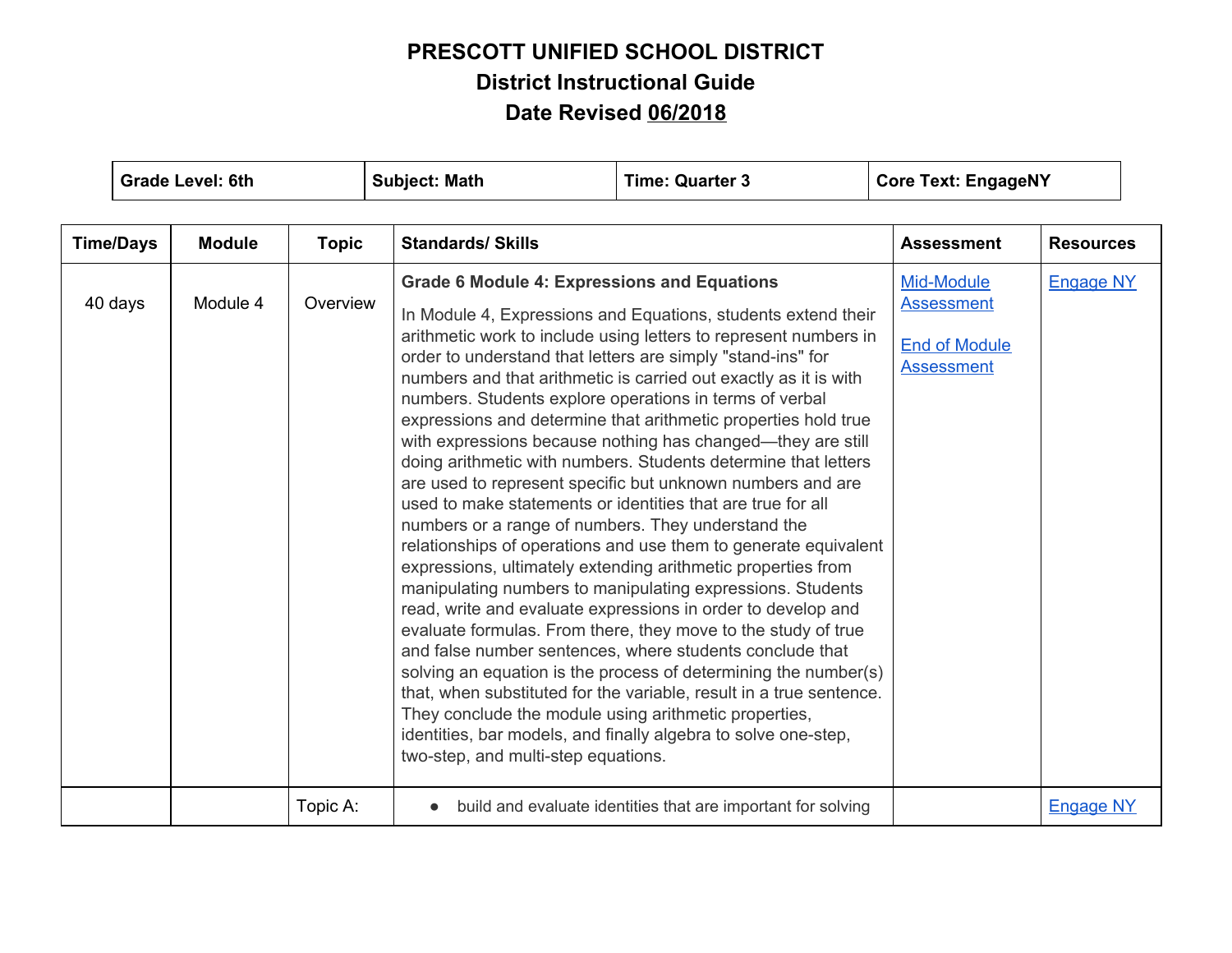|  | Relationshi<br>ps of the<br>Operations<br>Lessons<br>$1 - 4$<br>November<br>$13 - 16$                | equations.<br>work with the following identities: $w - x + x = w$ , $w + x - x = 0$<br>$\bullet$<br>w, a divided by b times $b = a$ , a times b divided by $b = a$<br>(when $b \neq 0$ ), and $3x = x + x + x$ . Students will also<br>discover that if 12 divided $x = 4$ , then 12 - $x - x - x - x = 0$ .                                        |                  |
|--|------------------------------------------------------------------------------------------------------|-----------------------------------------------------------------------------------------------------------------------------------------------------------------------------------------------------------------------------------------------------------------------------------------------------------------------------------------------------|------------------|
|  | Topic B:<br>Special<br><b>Notations</b><br>of<br>Operations<br>Lessons<br>$5-6$<br>November<br>19-20 | determine that $3x = x + x + x$ is not the same as x <sub>3</sub> , which<br>$\bullet$<br>is $x$ times $x$ times $x$ .<br>examine exponents and carry out the order of operations,<br>including exponents.<br>demonstrate the meaning of exponents to write and<br>evaluate numerical expressions with whole number<br>exponents (6.EE.A.1).        | <b>Engage NY</b> |
|  | Topic C:<br>Replacing<br>Letters and<br><b>Numbers</b><br>Lessons<br>$7 - 8$                         | represent letters with numbers and numbers with letters in<br>Topic C.<br>use letters to represent numbers in order to write the<br>properties precisely.<br>extend arithmetic properties from manipulating numbers to<br>manipulating expressions. In particular, develop the<br>following identities: a times $b = b$ times $a, a + b = b + a, g$ | <b>Engage NY</b> |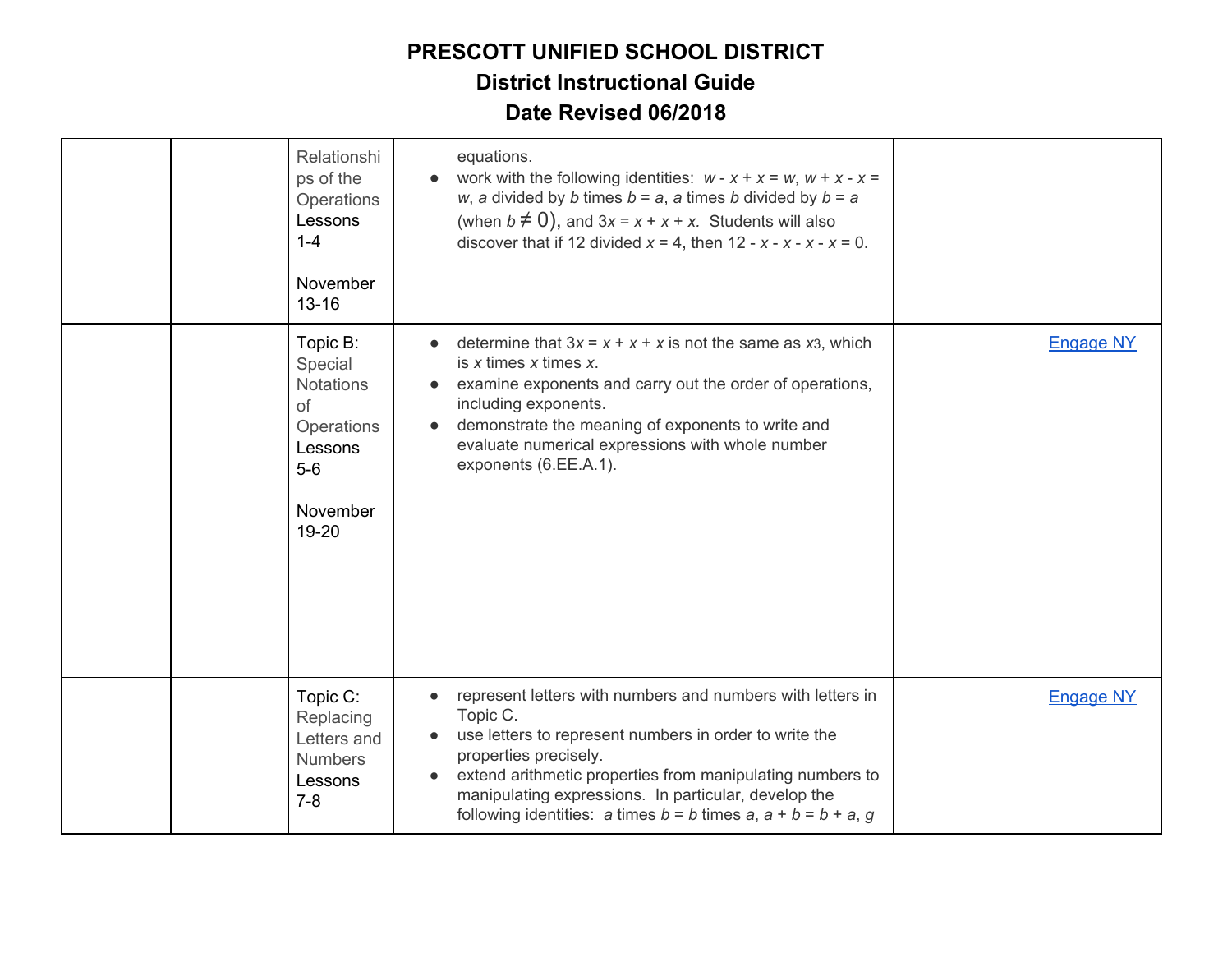| er 27<br>ng)                                                                    | November<br>20-Novemb<br>(Thanksgivi                                                                | times $1 = g$ , $g + 0 = g$ , g divided by $1 = g$ , g divided by $g =$<br>1, and 1 divided by $g = 1/g$ .<br>understand that a letter in an expression represents a<br>number. When that number replaces that letter, the<br>expression can be evaluated to one number.<br>understand that a letter in an expression can represent a<br>number. When that number is replaced by a letter, an<br>expression is stated (6.EE.A.2).                                               |                  |
|---------------------------------------------------------------------------------|-----------------------------------------------------------------------------------------------------|---------------------------------------------------------------------------------------------------------------------------------------------------------------------------------------------------------------------------------------------------------------------------------------------------------------------------------------------------------------------------------------------------------------------------------------------------------------------------------|------------------|
| Topic D:<br>Factoring,<br>and<br>S<br>Lessons<br>$9 - 13/14$<br>er <sub>2</sub> | $\bullet$<br>Expanding,<br><b>Distributing</b><br>Expression<br>(same day)<br>November<br>28-Decemb | extend knowledge of GCF and the distributive property<br>from Module 2 to expand, factor, and distribute<br>expressions using new notation (6.NS.B.4). In particular,<br>students are introduced to factoring and distributing as<br>algebraic identities. These include: $a + a = 2 \cdot a = 2a$ , (a<br>+ b) + $(a + b) = 2 \cdot (a + b) = 2(a + b) = 2a + 2b$ , and $a \div b =$<br>$a/b$ .                                                                                | <b>Engage NY</b> |
| Topic E:<br>in<br>Algebraic<br>Form<br><b>Can omit</b>                          | Expressing<br>Operations<br>Lessons 16                                                              | xpress operations in algebraic form.<br>read and write expressions in which letters stand for and<br>represent numbers (6.EE.A.2).<br>use the correct terminology for operation symbols when<br>reading expressions. For example, the expression 3/(2x -<br>4) is read as "the quotient of three and the difference of<br>twice a number and four."<br>students write algebraic expressions that record operations<br>with numbers and letters that stand for numbers. Students | <b>Engage NY</b> |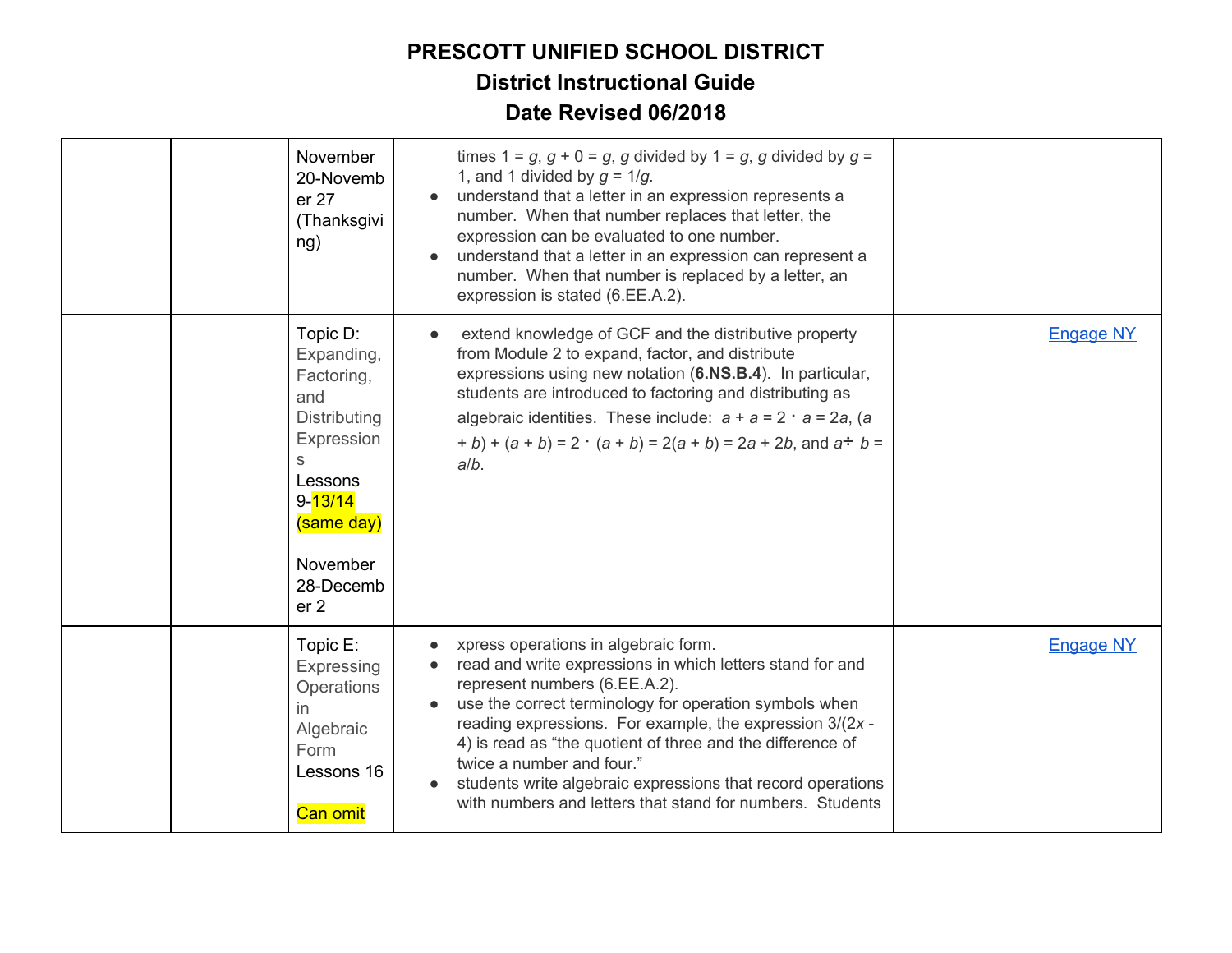|  | lesson 17<br>also may<br>be<br>combined<br>with 16<br>December<br>5                                                    | determine that $3a + b$ can represent the story "Martina<br>tripled her money and added it to her sister's money"<br>(6.EE.A.2b).                                                                                                                                                                                                                                                                                                                                    |                  |
|--|------------------------------------------------------------------------------------------------------------------------|----------------------------------------------------------------------------------------------------------------------------------------------------------------------------------------------------------------------------------------------------------------------------------------------------------------------------------------------------------------------------------------------------------------------------------------------------------------------|------------------|
|  | Topic F:<br>Writing and<br>Evaluating<br>Expression<br>s and<br>Formulas<br>Lessons<br>$18-22$<br>December<br>$7 - 13$ | Students write and evaluate expressions and formulas in Topic F.<br>use variables to write expressions and evaluate those<br>$\bullet$<br>expressions when given the value of the variable<br>(6.EE.A.2).<br>create formulas by setting expressions equal to another<br>variable.<br>evaluate given formulas such as the volume of a cube, $V =$<br>s3 given the side length, or the volume of a rectangular<br>prism, $V = lwh$ given those dimensions (6.EE.A.2c). | <b>Engage NY</b> |
|  | Topic G:<br>Solving<br>Equations<br>Lessons<br>Combine<br>23/24-29<br>Can<br><b>Combine</b><br>lessons 23<br>and 24    | conclude that solving an equation is the process of<br>$\bullet$<br>determining the number(s) that, when substituted for the<br>variable, result in a true sentence (6.EE.B.5).<br>use identities and properties of equality that were<br>introduced earlier in the module to solve one-step,<br>two-step, and multistep equations.<br>solve problems finding the measurements of missing<br>angles represented by letters                                           | <b>Engage NY</b> |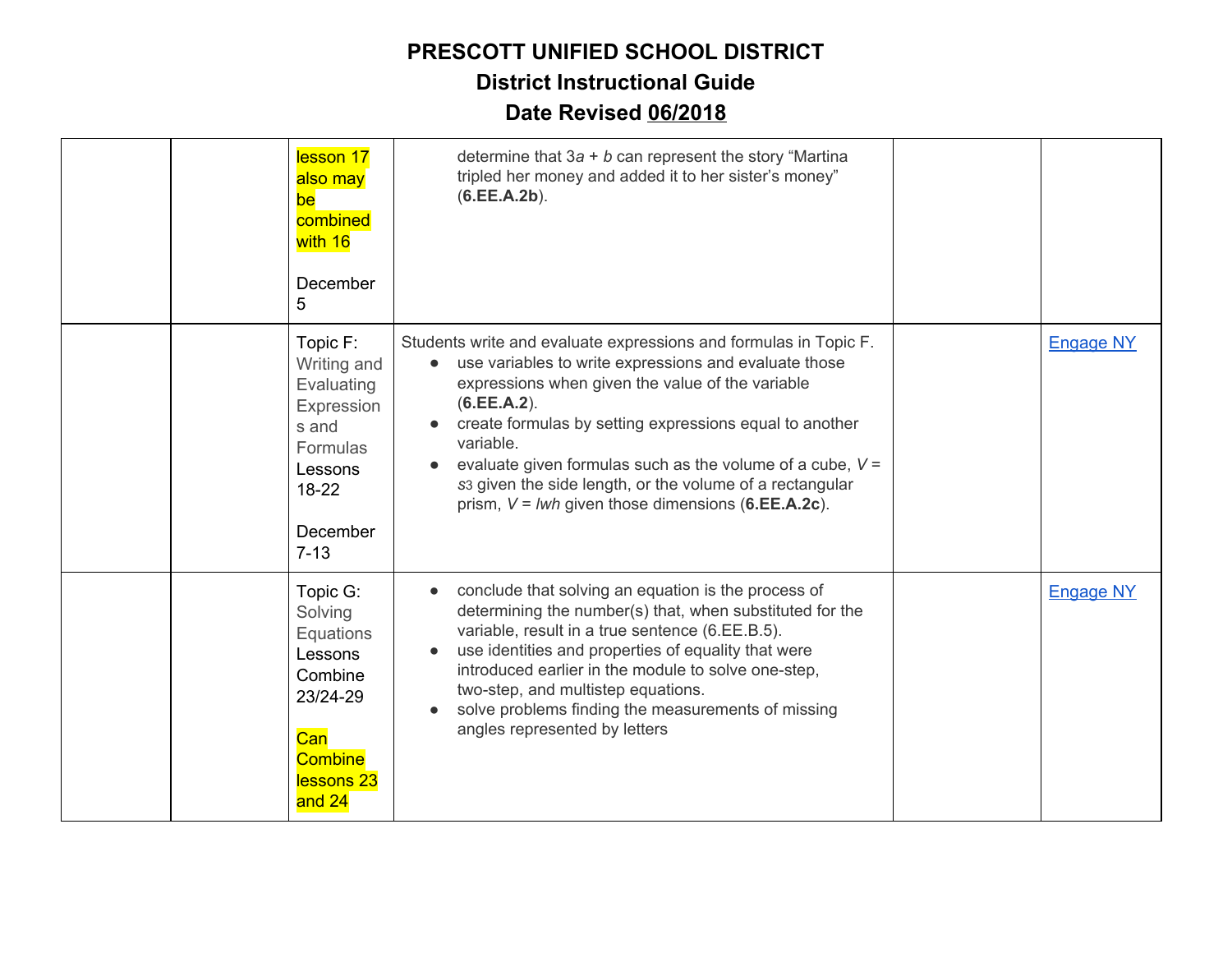#### **PRESCOTT UNIFIED SCHOOL DISTRICT**

### **District Instructional Guide**

### **Date Revised 06/2018**

| December<br>$10 - 20$<br>January<br>$7 - 8$                                                 |                                                                                                                                                                                                                                                                                                                                                                                                                                                                            |                  |
|---------------------------------------------------------------------------------------------|----------------------------------------------------------------------------------------------------------------------------------------------------------------------------------------------------------------------------------------------------------------------------------------------------------------------------------------------------------------------------------------------------------------------------------------------------------------------------|------------------|
| Topic H:<br>Application<br>s of<br>Equations<br>Lessons<br>$30 - 34$<br>January<br>$9 - 16$ | Irepresent equations by plotting the values from the table<br>$\bullet$<br>on a coordinate grid (5.G.A.1, 5.G.A.2,<br>6.RP.A.3a,6.RP.A.3b, 6.EE.C.9).<br>move from solving equations to writing inequalities that<br>$\bullet$<br>represent a constraint or condition in real-life or<br>mathematical problems (6.EE.B.5, 6.EE.B.8).<br>understand that inequalities have infinitely many solutions<br>$\bullet$<br>and represent those solutions on number line diagrams. | <b>Engage NY</b> |

| <b>Grade Level: 6th</b> |               | <b>Subject: Math</b> | <b>Time: Quarter 4</b>  |                                                                                                                                                                                                    | <b>Core Text: EngageNY</b>                |                  |  |
|-------------------------|---------------|----------------------|-------------------------|----------------------------------------------------------------------------------------------------------------------------------------------------------------------------------------------------|-------------------------------------------|------------------|--|
| <b>Time/Days</b>        | <b>Module</b> | <b>Topic</b>         | <b>Standards/Skills</b> |                                                                                                                                                                                                    | <b>Assessment</b>                         | <b>Resources</b> |  |
| 29 days                 | Module 5      | Overview             | <b>Volume Problems</b>  | Grade 6 Module 5: Area, Surface Area, and                                                                                                                                                          | Mid-Module<br><b>Assessment</b>           | <b>Engage NY</b> |  |
|                         |               |                      |                         | In this module, students utilize their previous<br>experiences in order to understand and develop<br>formulas for area, volume, and surface area.<br>Students use composition and decomposition to | <b>End of Module</b><br><b>Assessment</b> |                  |  |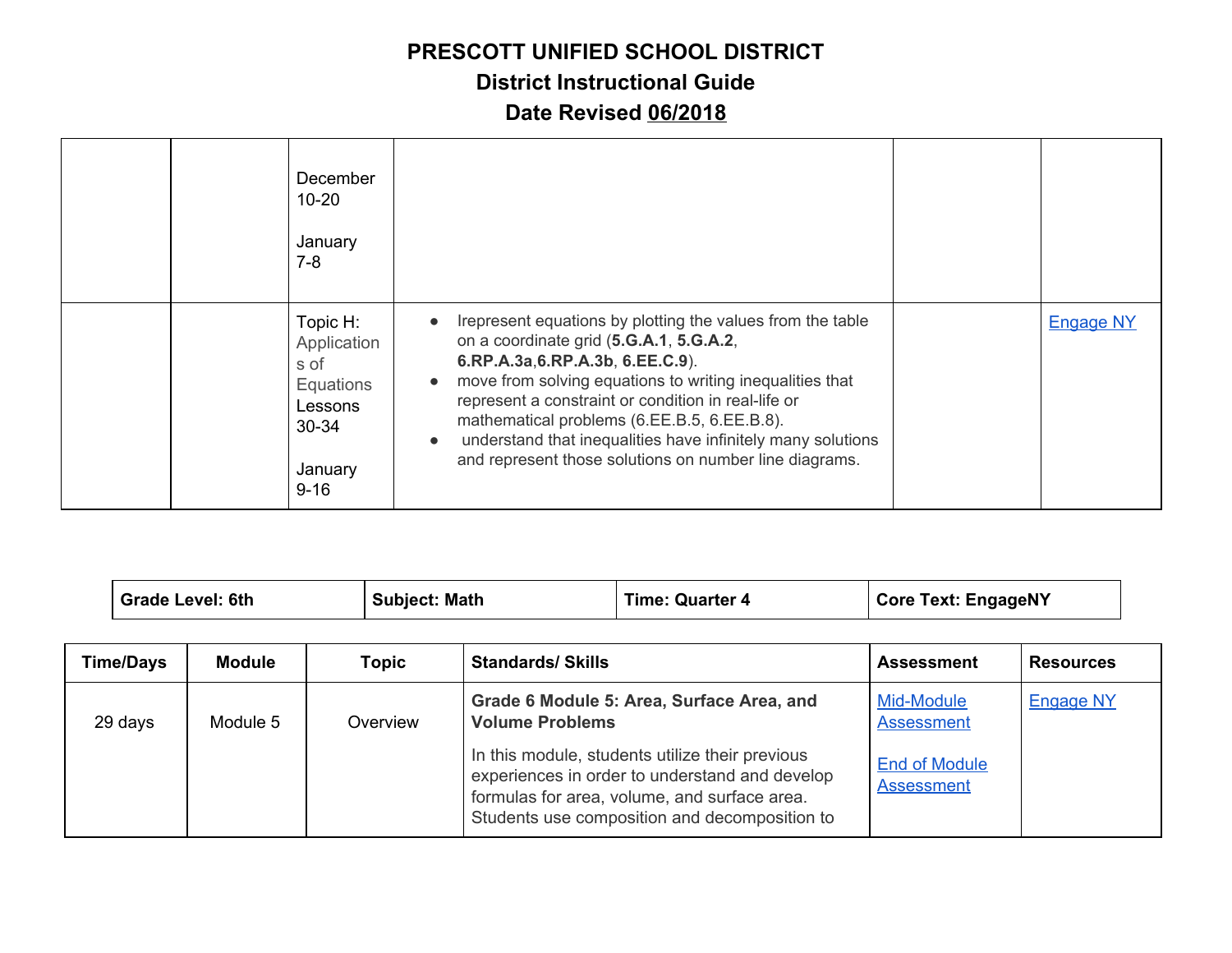|  |                                                                                                   | determine the area of triangles, quadrilaterals, and<br>other polygons. Extending skills from Module 3<br>where they used coordinates and absolute value to<br>find distances between points on a coordinate<br>plane, students determine distance, perimeter, and<br>area on the coordinate plane in real-world contexts.<br>Next in the module comes real-life application of<br>the volume formula where students extend the<br>notion that volume is additive and find the volume<br>of composite solid figures. They apply volume<br>formulas and use their previous experience with<br>solving equations to find missing volumes and<br>missing dimensions. The final topic includes<br>deconstructing the faces of solid figures to<br>determine surface area. To wrap up the module,<br>students apply the surface area formula to real-life<br>contexts and distinguish between the need to find<br>surface area or volume within contextual situations.<br>6.G.1, 6.G.2, 6.G.3 |                  |
|--|---------------------------------------------------------------------------------------------------|------------------------------------------------------------------------------------------------------------------------------------------------------------------------------------------------------------------------------------------------------------------------------------------------------------------------------------------------------------------------------------------------------------------------------------------------------------------------------------------------------------------------------------------------------------------------------------------------------------------------------------------------------------------------------------------------------------------------------------------------------------------------------------------------------------------------------------------------------------------------------------------------------------------------------------------------------------------------------------------|------------------|
|  | Topic A: Area of<br>Triangles,<br>Quadrilaterals,<br>and Polygons<br>Lessons 1-6<br>January 16-25 | use composition and decomposition to<br>determine the area of triangles, quadrilaterals,<br>and other polygons.<br>determine that area is additive. Students<br>learn through exploration that the area of a<br>triangle is exactly half of the area of its<br>corresponding rectangle.<br>discover through composition that the area of<br>a parallelogram is the same as a rectangle.<br>compose rectangles using two copies of a<br>right triangle.<br>extend their previous knowledge about the                                                                                                                                                                                                                                                                                                                                                                                                                                                                                      | <b>Engage NY</b> |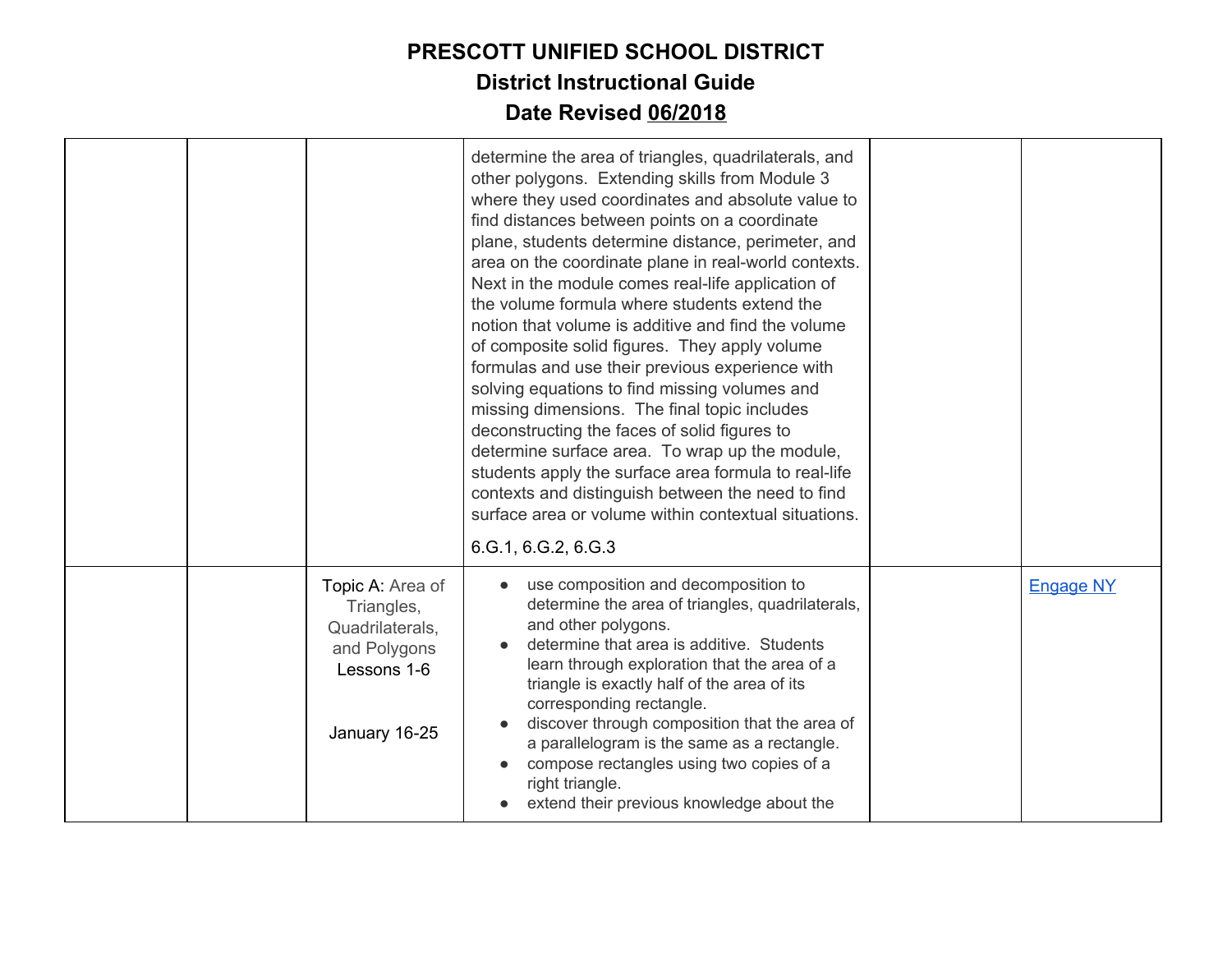|  | area formula for rectangles (4.MD.A.3) to                                                                                                                                                                                                                                                                                                                                                                                                                                                                                                                                                                                                                                                                                                                                                                                                                                                                                                                                                                                                                                                                                                                                                                                                                                                                                                                                                                                                           |  |
|--|-----------------------------------------------------------------------------------------------------------------------------------------------------------------------------------------------------------------------------------------------------------------------------------------------------------------------------------------------------------------------------------------------------------------------------------------------------------------------------------------------------------------------------------------------------------------------------------------------------------------------------------------------------------------------------------------------------------------------------------------------------------------------------------------------------------------------------------------------------------------------------------------------------------------------------------------------------------------------------------------------------------------------------------------------------------------------------------------------------------------------------------------------------------------------------------------------------------------------------------------------------------------------------------------------------------------------------------------------------------------------------------------------------------------------------------------------------|--|
|  | evaluate the area of the rectangle using $A =$<br>bh and discover through manipulation that the<br>area of a right triangle is exactly half that of its<br>corresponding rectangle.<br>discover that any triangle may be<br>decomposed into right triangles<br>explore all triangles and discover through<br>manipulation that the area of all triangles is<br>exactly half the area of its corresponding<br>rectangle.<br>students become aware that triangles have<br>altitude, which is the length of the height of<br>the triangle. The altitude is the perpendicular<br>segment from a vertex of a triangle to the line<br>containing the opposite side. The opposite<br>side is called the base.<br>understand that any side of the triangle can<br>be a base, but the altitude always determines<br>the base.<br>determine that right triangles are constructed<br>when altitudes are perpendicular and meet<br>the base at one side. Acute triangles are<br>constructed when the altitude is perpendicular<br>and meets within the length of the base, and<br>obtuse triangles are constructed when the<br>altitude is perpendicular and lies outside the<br>length of the base. Students determine that<br>the area formula for any triangle can be<br>determined using $A = 1/2(bh)$ .<br>deconstruct parallelograms, trapezoids, and<br>other quadrilaterals and polygons into<br>triangles or rectangles in order to determine<br>area. |  |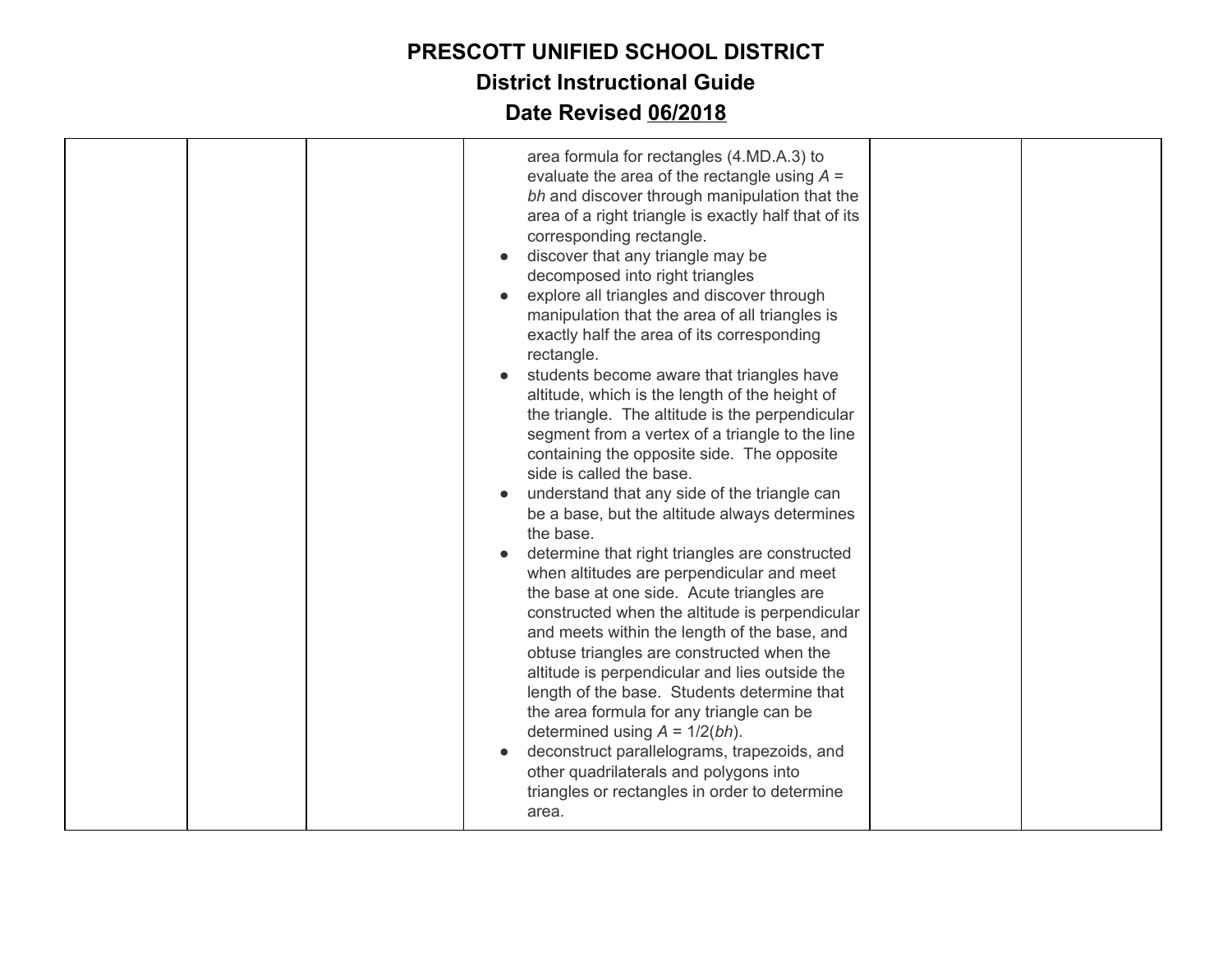|  |                                                                                                    | decompose rectangles to determine the area<br>of polygons.<br>apply learning from the topic to find areas of<br>composite figures in real-life contexts, as well<br>as determine the area of missing regions<br>(6.G.A.1).                                                                                                                                                                                                                                                                                                                                                                                                                                       |  |
|--|----------------------------------------------------------------------------------------------------|------------------------------------------------------------------------------------------------------------------------------------------------------------------------------------------------------------------------------------------------------------------------------------------------------------------------------------------------------------------------------------------------------------------------------------------------------------------------------------------------------------------------------------------------------------------------------------------------------------------------------------------------------------------|--|
|  | Topic B: Polygons<br>on the Coordinate<br>Plane<br>Lessons 7-10<br>January 25-30                   | find edge lengths of polygons (the distance<br>between two vertices using absolute value)<br>and draw polygons given coordinates<br>(6.G.A.3).<br>determine the area of polygons on the<br>coordinate plane by composing and<br>decomposing into polygons with known area<br>formulas.<br>investigate and calculate the area of polygons<br>on the coordinate plane and also calculate the<br>perimeter. They note that finding perimeter is<br>simply finding the sum of the polygon's edge<br>lengths (or finding the sum of the distances<br>between vertices).<br>determine distance, perimeter, and area on<br>the coordinate plane in real-world contexts. |  |
|  | Topic C: Volume<br>of Right<br>Rectangular<br>Prisms<br>Lessons 11-12<br>January 31-<br>February 1 | decompose a one cubic unit prism in order to<br>conceptualize finding the volume of a right<br>rectangular prism with fractional edge lengths<br>using unit cubes, connect those findings to<br>apply the formula $V = Iwh$ and multiply<br>fractional edge lengths<br>extend and apply the volume formula to $V =$<br>The area of the base times height or simply V<br>= bh, where b represents the area of the                                                                                                                                                                                                                                                 |  |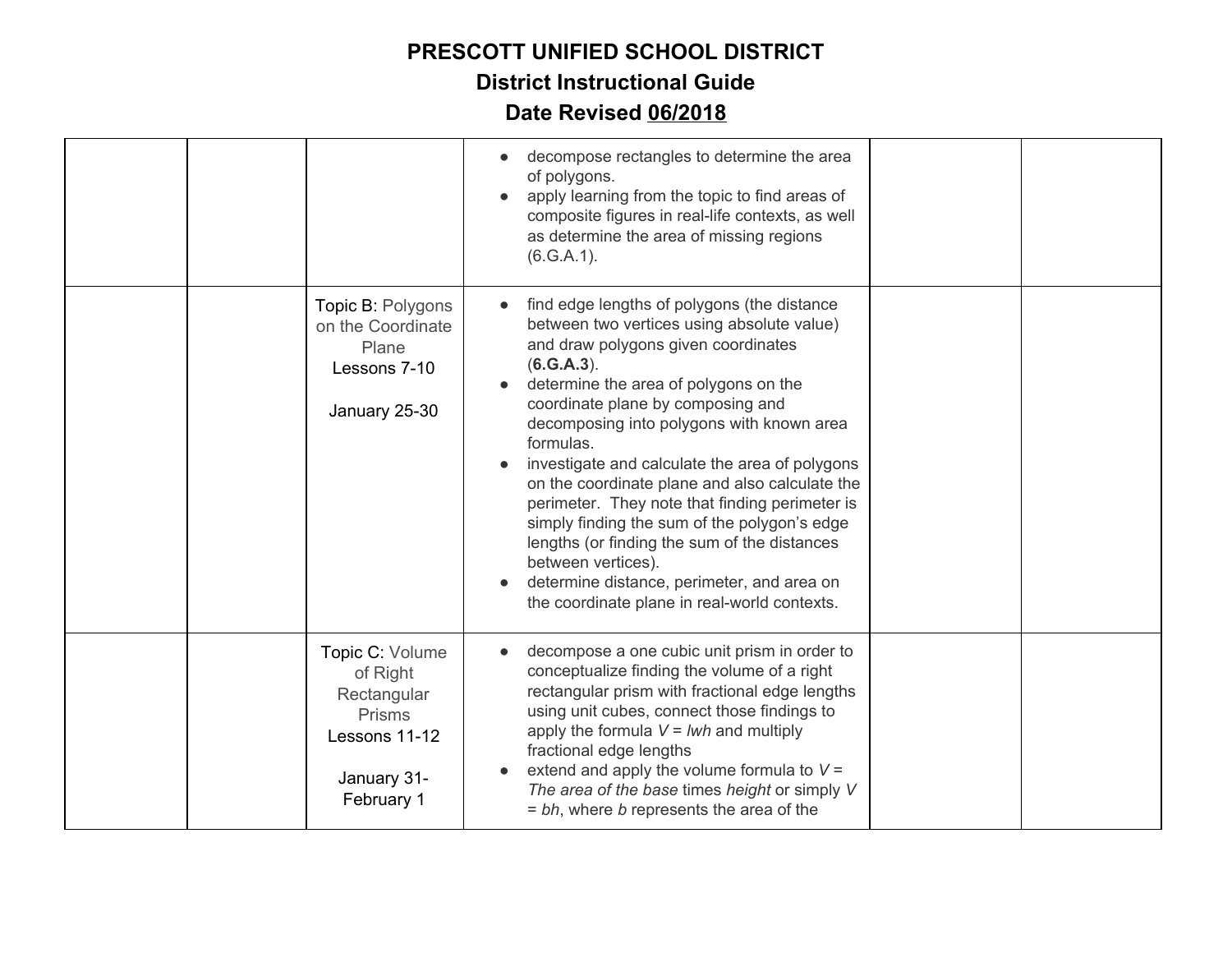|  |                                                                      | base.<br>explore the bases of right rectangular prisms<br>and find the area of the base first, then<br>multiply by the height.<br>determine that two formulas can be used to<br>find the volume of a right rectangular prism.<br>apply both formulas to application problems.<br>real-life application of the volume formula<br>where students extend the notion that volume<br>is additive (5.MD.C.5c) and find the volume of<br>composite solid figures, apply volume<br>formulas and use their previous experience<br>with solving equations (6.EE.B.7) to find<br>missing volumes and missing dimensions.                                                                                                                                                                                                                   |  |
|--|----------------------------------------------------------------------|---------------------------------------------------------------------------------------------------------------------------------------------------------------------------------------------------------------------------------------------------------------------------------------------------------------------------------------------------------------------------------------------------------------------------------------------------------------------------------------------------------------------------------------------------------------------------------------------------------------------------------------------------------------------------------------------------------------------------------------------------------------------------------------------------------------------------------|--|
|  | Topic D: Nets and<br>Surface Area<br>Lessons 13-19a<br>February 4-12 | deconstruct the faces of solid figures to<br>determine surface area. Students note the<br>difference between finding the volume of right<br>rectangular prisms and finding the surface<br>area of such prisms.<br>build solid figures using nets, note which nets<br>compose specific solid figures and also<br>understand when nets cannot compose a<br>solid figure.<br>deconstruct solid figures into nets to identify<br>the measurement of the solids' face edges.<br>use nets to determine the surface area of<br>solid figures.<br>find that adding the areas of each face of the<br>solid will result in a combined surface area.<br>find that each right rectangular prism has a<br>front, a back, a top, a bottom, and two sides.<br>determine that surface area is obtained by<br>adding the areas of all the faces. |  |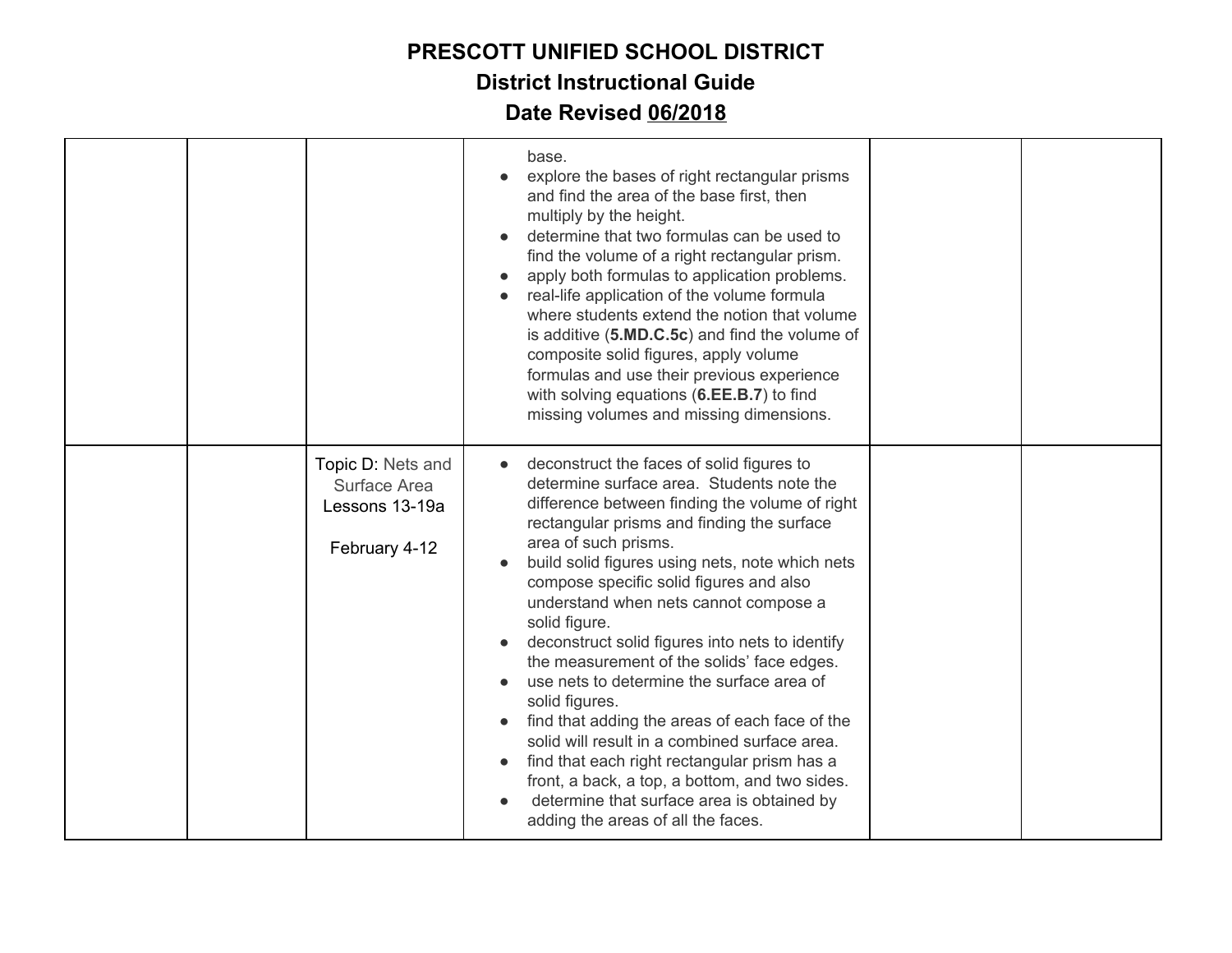|                                                                |          |          | understand that the front and back of the<br>prism have the same surface area, the top<br>and bottom have the same surface area, and<br>the sides have the same surface area. Thus,<br>students develop the formula $SA = 2/w + 2lh$<br>$+ 2wh (6.G.A.4).$<br>apply the surface area formula to real-life<br>contexts and distinguish between the need to<br>find surface area or volume within contextual<br>situations.                                                                                                                                                                                                                                                                                                                                                                                                                                                                                                                   |                                                                              |  |
|----------------------------------------------------------------|----------|----------|---------------------------------------------------------------------------------------------------------------------------------------------------------------------------------------------------------------------------------------------------------------------------------------------------------------------------------------------------------------------------------------------------------------------------------------------------------------------------------------------------------------------------------------------------------------------------------------------------------------------------------------------------------------------------------------------------------------------------------------------------------------------------------------------------------------------------------------------------------------------------------------------------------------------------------------------|------------------------------------------------------------------------------|--|
| 14 days<br>allotted in<br>Math; more<br>Science time<br>needed | Module 6 | Overview | <b>Grade 6 Module 6: Statistics</b><br>In this module, students move from simply<br>representing data into analysis of data. Students<br>begin to think and reason statistically, first by<br>recognizing a statistical question as one that can<br>be answered by collecting data. Students learn<br>that the data collected to answer a statistical<br>question has a distribution that is often<br>summarized in terms of center, variability, and<br>shape. Throughout the module, students see and<br>represent data distributions using dot plots and<br>histograms. They study quantitative ways to<br>summarize numerical data sets in relation to their<br>context and to the shape of the distribution. As the<br>module ends, students synthesize what they have<br>learned as they connect the graphical, verbal, and<br>numerical summaries to each other within<br>situational contexts, culminating with a major<br>project. | Mid-Module<br><b>Assessment</b><br><b>End of Module</b><br><b>Assessment</b> |  |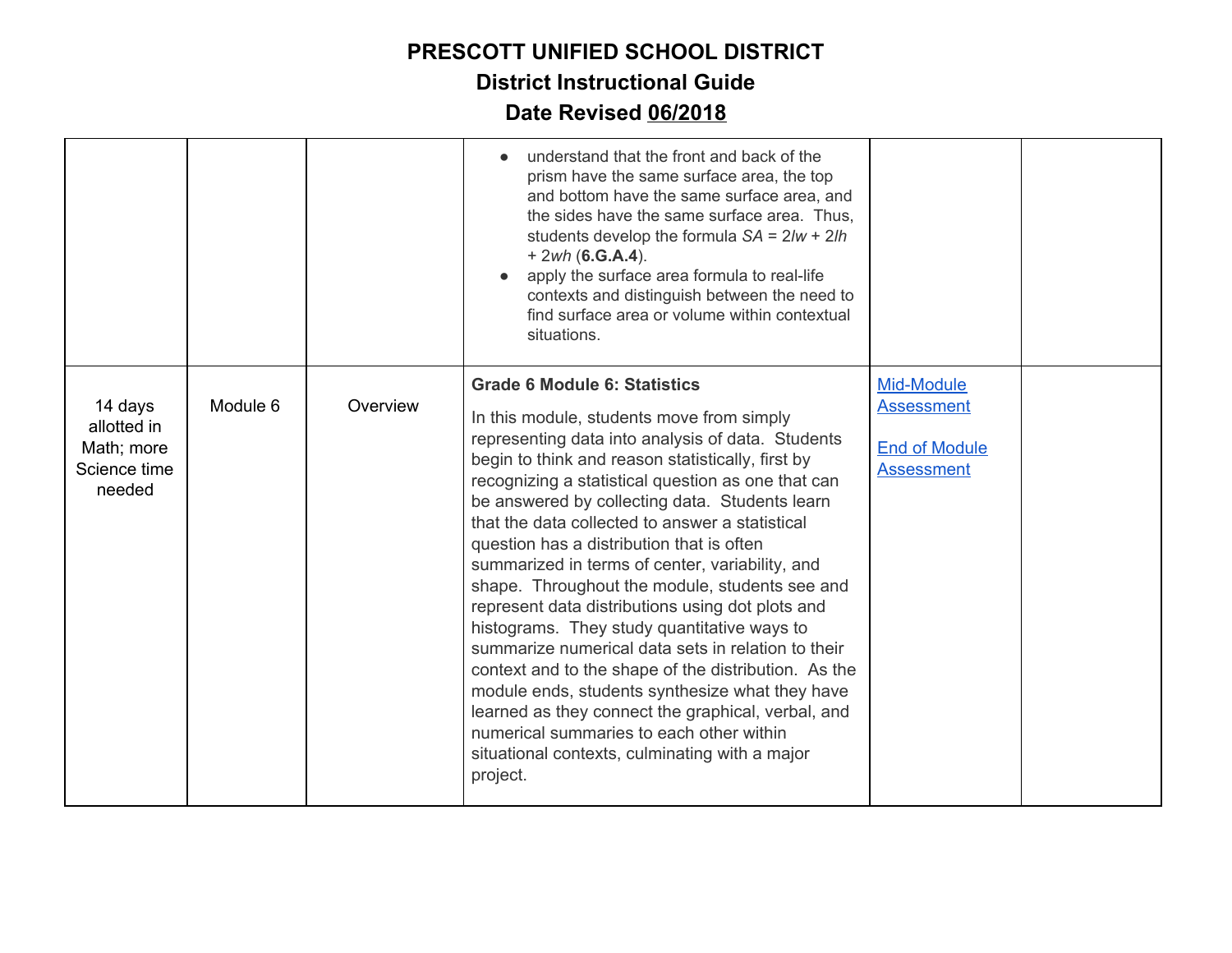|  | Topic A:<br>Understanding<br><b>Distributions</b><br>Lessons 1-5                                                                                                 | think and reason statistically, first by<br>recognizing a statistical question as one that<br>can be answered by collecting data<br>$(6.SP.A.1)$ .<br>earn that the data collected to answer a<br>statistical question has a distribution that is<br>often summarized in terms of center,<br>variability, and shape (6.SP.A.2).<br>represent data distributions using dot plots<br>and histograms (6.SP.B.4).                                                                                                                                                                                                                                                                                                                                                                                                                                    |  |
|--|------------------------------------------------------------------------------------------------------------------------------------------------------------------|--------------------------------------------------------------------------------------------------------------------------------------------------------------------------------------------------------------------------------------------------------------------------------------------------------------------------------------------------------------------------------------------------------------------------------------------------------------------------------------------------------------------------------------------------------------------------------------------------------------------------------------------------------------------------------------------------------------------------------------------------------------------------------------------------------------------------------------------------|--|
|  | Topic B:<br>Summarizing a<br>Distribution that is<br>Approximately<br><b>Symmetric Using</b><br>the Mean and<br>Mean Absolute<br><b>Deviation</b><br>Lesson 6-11 | study quantitative ways to summarize<br>numerical data sets in relation to their context<br>and to the shape of the distribution. The<br>mean and mean absolute deviation (MAD)<br>are used for data distributions that are<br>approximately symmetric, and the median<br>and interquartile range (IQR) are used for<br>distributions that are skewed.<br>apply experience in writing, reading, and<br>evaluating expressions in which letters stand<br>for numbers (6.EE.A.2)<br>learn to compute and interpret two pairs of<br>statistical measures for center and spread<br>$(6.$ SP.A.5 $).$<br>In Topic B, students study mean as a measure of<br>center and <i>mean absolute deviation</i> as a measure of<br>variability. Students learn that these measures are<br>preferred when the shape of the distribution is roughly<br>symmetric. |  |
|  | Topic C:<br>Summarizing a                                                                                                                                        | study quantitative ways to summarize<br>numerical data sets in relation to their context                                                                                                                                                                                                                                                                                                                                                                                                                                                                                                                                                                                                                                                                                                                                                         |  |